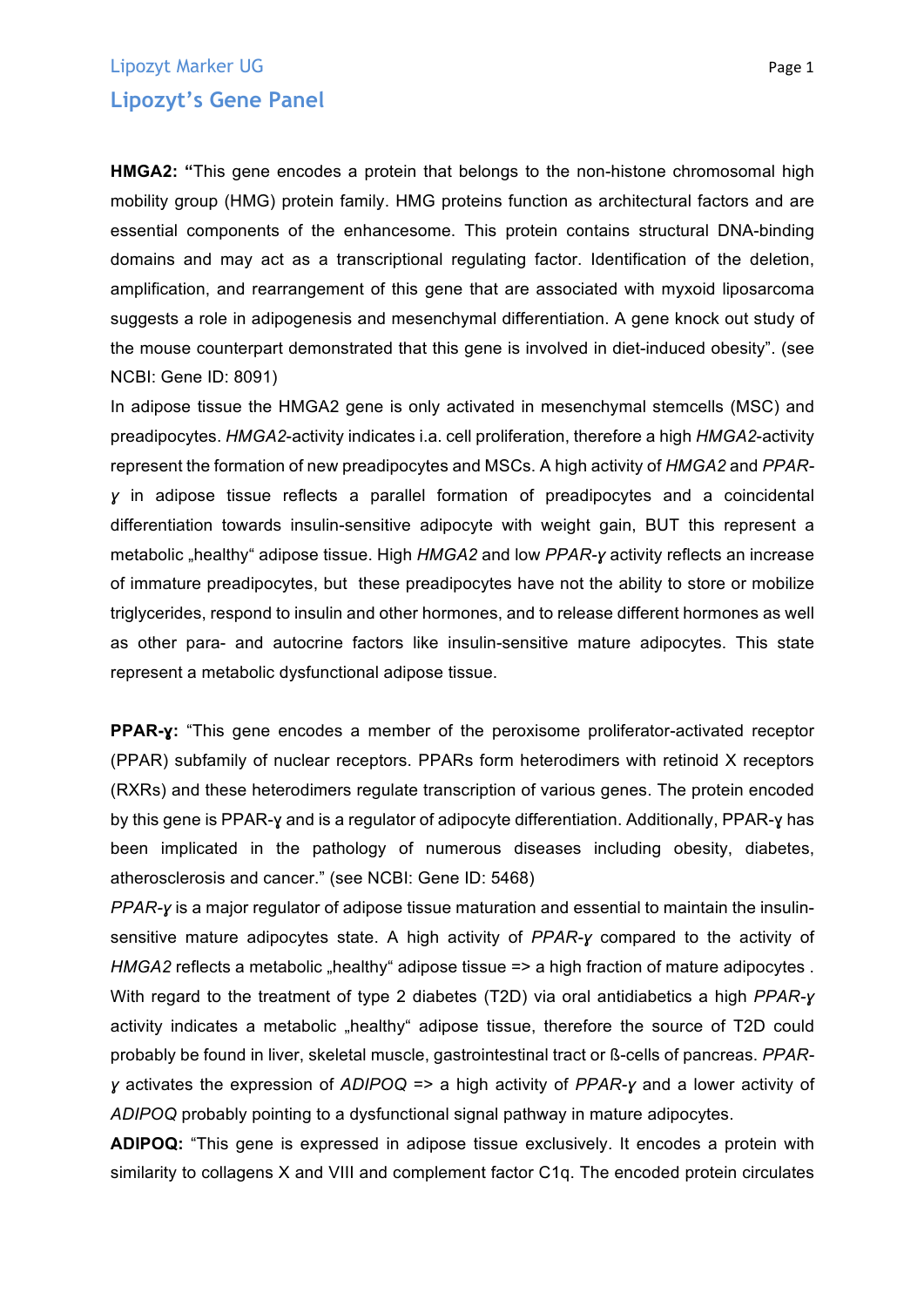## Lipozyt Marker UG **Page 2 Lipozyt's Gene Panel**

in the plasma and is involved with metabolic and hormonal processes." (see NCBI: Gene ID: 9370)

*ADIPOQ* encodes for the peptide hormone adiponectin and is only active in mature adipocytes. There is a correlation between a decrease in the circulating adiponectin with a concurrent development of insulin resistance obesity, metabolic syndrome and T2D. Furthermore, adiponectin has an array of anti-atherosclerotic effects and improves insulin sensitivity through inhibition of hepatic glucose production and enhancing glucose uptake in muscle, increasing fatty acid oxidation in both liver and muscle. In an insulin-resistant mouse model administration of adiponectin has been shown to ameliorate hyperglycaemia and hyperinsulinaemia (Yamauchi et al., 2001). A high activity of *ADIPOQ* reflects presumably a healthy adipose tissue and an increased insulin-sensitivity, thus medication to increase insulin secretion might be the first choice.

**Interleukin-6 (IL-6):** "This gene encodes a cytokine that functions in inflammation and the maturation of B cells. In addition, the encoded protein has been shown to be an endogenous pyrogen capable of inducing fever in people with autoimmune diseases or infections. The protein is primarily produced at sites of acute and chronic inflammation, where it is secreted into the serum and induces a transcriptional inflammatory response through interleukin 6 receptor, alpha. The functioning of this gene is implicated in a wide variety of inflammationassociated disease states, including suspectibility to diabetes mellitus and systemic juvenile rheumatoid arthritis." (see NCBI: Gene ID: 3569)

Interleukin-6 is an inflammatory mediator, which can be produced by many cell types. In adipose tissue, where it is produced in large quantities, adipocytes and macrophages are responsible for the production of this inflammatory mediator and thus ensure a subclinical inflammatory response. This subclinical inflammatory response attracts monocytes and macrophages which eliminate immature senescent adipocytes. This in turn leads to a release of stored fatty acids and an increase in insulin resistance and lipotoxicity in the remaining tissue. Elevated IL-6 plasma levels are associated with insulin-resistance and increased risk of diabetes, independently of body weight. Furthermore IL-6 can induce hepatic insulin resistance, and loss of IL-6 selectively improves hepatic insulin action in obese mice. IL-6– induced hepatic insulin resistance is mediated, in part, by increased expression of SOCS3, a protein that binds and inhibits the insulin receptor. A high activity of *IL-6* reflects a subclinical inflammation in adipose tissue and a hepatic insulin resistance.